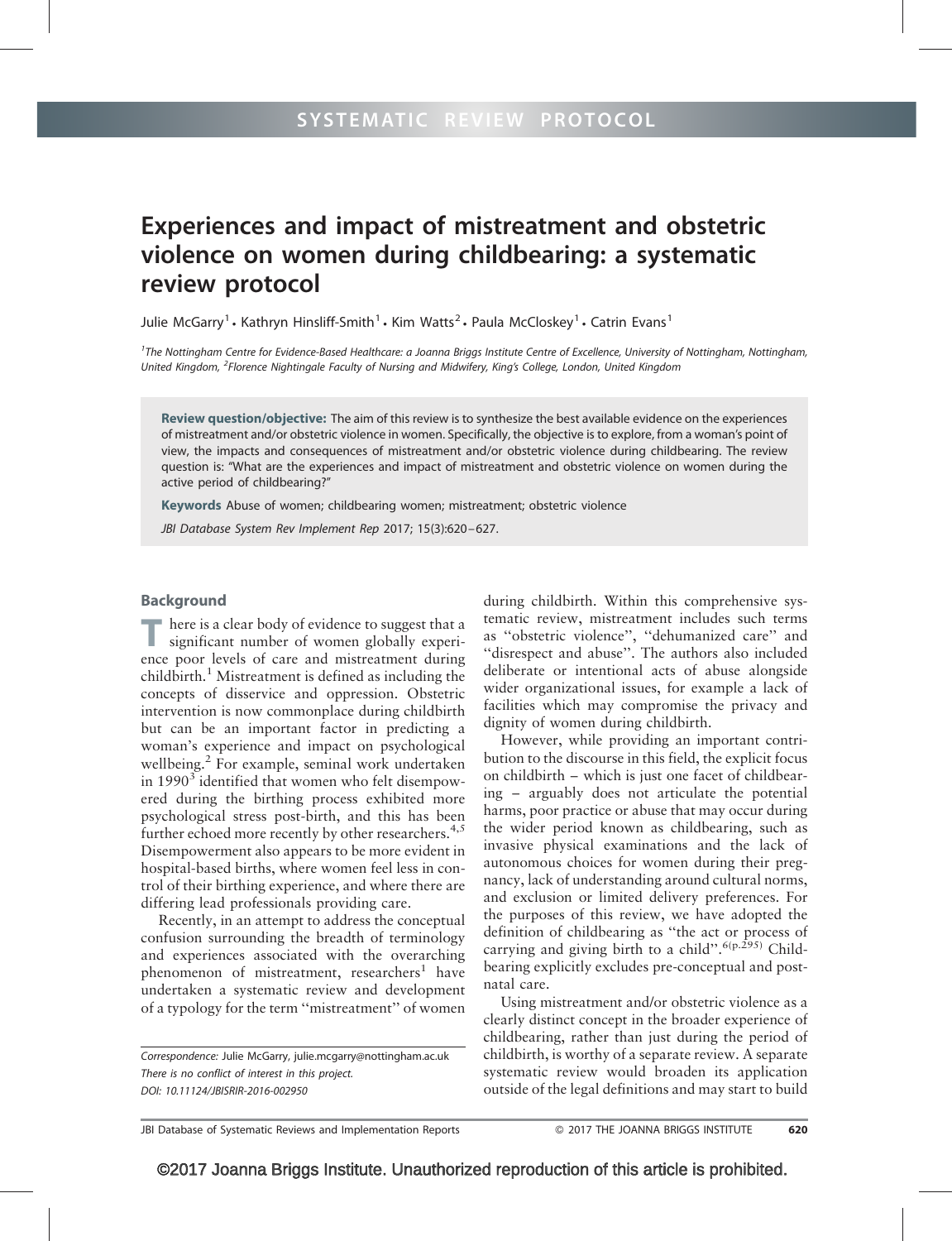#### SYSTEMATIC REVIEW PROTOCOL **SYSTEMATIC REVIEW PROTOCOL**

an evidence base that illuminates how some obstetric practices, some legally mandated as well as others that are not, are part of a wider culture of gender violence. It also acknowledges the breadth of obstetric care beyond childbirth. This is an important contribution to a growing body of evidence in this field and one that seeks to improve reproductive health and women's rights within the overall childbearing discourse.

While in the United Kingdom (UK) and elsewhere the term ''obstetric violence'' is not widely utilized, within the Latin American and Caribbean literature obstetric violence (as abusive practice) is well known and has been operationalized through national policy and legislation. For example, a definition taken from Venezuelan Law has been used to contextualize the current literature and the focus for the proposed systematic review as it includes issues relating to a loss of personal autonomy as stated in the following quotation.<sup>7(p.201)</sup>

''...[obstetric violence is] the appropriation of the body and reproductive processes of women by health personnel, which is expressed as dehumanized treatment, an abuse of medication, and to convert the natural processes into pathological ones, bringing with it loss of autonomy and the ability to decide freely about their bodies and sexuality, negatively impacting the quality of life of women.''

As such, the term ''obstetric violence'' offers a distinct contribution in the ongoing awareness raising and investigation into women's experience of assault, violence and abuse by virtue of their pregnancy status at the hands of their care providers and is included within the wider concept of mistreatment. In the instance of the Venezuelan legal definition of ''obstetric violence'', a stance is taken as it engenders an underlying assumption that birth should not be pathologized and pregnant women should therefore not be treated per se as if they are "sick".

A preliminary search was undertaken in the following databases: Embase, AMED, PsycINFO, Web of Science, LILACS GLOBAL HEALTH, MIDIRS (Midwives Information and Resource Service), PASCAL (European science, technology and medicine), ASSIA and SSCI, Cochrane Library and the JBI Database of Systematic Reviews and Implementation Reports. To date, no systematic review

addressing this protocol question has been registered and/or completed.

# Inclusion criteria

# Types of participants

The current review will include women of all ages who have experienced childbearing and who have been in receipt of professional care (those who are recognized as having undergone formal healthcare training for birth practices).

#### Phenomena of interest

The experiences of mistreatment and/or obstetric violence reported by women during the active period of childbearing (this is defined as the period from conception to birth).

#### **Context**

The current review will include any setting globally (hospital and community) where engagement with recognized maternity services and providers of these services have been accessed. Providers may include midwives, birth attendants, doctors, specialist clinicians/practitioners and nurses.

#### Types of studies

The current review will include studies that include, but are not limited to, designs such as phenomenology, grounded theory, ethnography, action research and feminist research. We will include mixedmethods papers only where the qualitative results are reported separately.

# Search strategy

The search strategy aims to find both published and unpublished studies. A three-step search strategy will be utilized in this review. An initial limited search of MEDLINE and CINAHL will be undertaken followed by analysis of the text words contained in the title and abstract, and of the index terms used to describe an article. A second search using all identified keywords and index terms will then be undertaken across all included databases. Third, the reference list of all identified reports and articles will be searched for additional studies. Studies published after 1972 and in English (or where a translation is available) will be considered for inclusion in this review. The date of 1972 has been chosen as this coincides with the publication of the "Peel Report" (1970) which was arguably a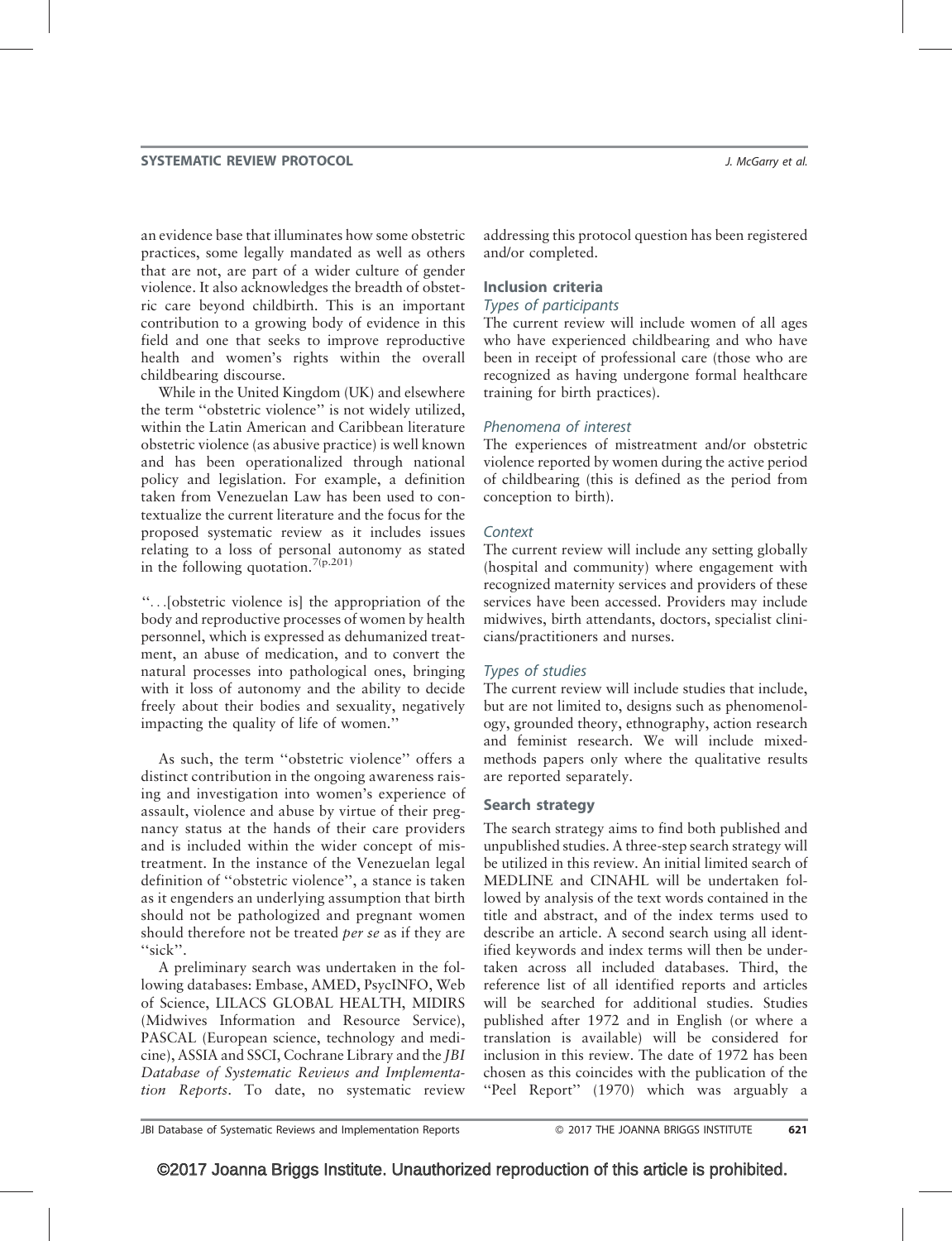<span id="page-2-0"></span>significant development in terms of changing the landscape of maternity care and service provision in the  $UK<sup>8</sup>$  $UK<sup>8</sup>$  $UK<sup>8</sup>$  and which subsequently influenced maternity services in other countries.

The databases to be searched include MEDLINE (using Ovid), CINAHL, Embase, AMED, PsycINFO, Web of Science, LILACS GLOBAL HEALTH, MIDIRS (Midwives Information and Resource Service), PASCAL (European science, technology and medicine), ASSIA (Applied Social Sciences Index and Abstracts) and SSCI (Social Sciences Citation Index). The search for unpublished studies will include reports from the World Health Organization, National and international organizations and bodies including the UK Royal College of Nursing and Royal College of Midwifery and examining conference proceedings. Further electronic searching will be utilized using Google Scholar as a reference point. Keywords will be used and include women, abuse (verbal, physical, sexual and psychological), loss of autonomy, refusal of medication, pain, consent, discrimination, discriminatory practice, culture, obstetric violence, mistreatment, pregnancy, birth attendant, nurse, midwife, doctor, medic, professional, childbearing, traumatic birth and experience.MESH headings for each of the databases plus Boolean operators (AND/OR) plus wild cards (women/woman, paediatric/paediatric) will be used. A sample search strategy has been developed (Appendix I).

# Assessment of methodological quality

Qualitative papers selected for retrieval will be assessed by two independent reviewers for methodological validity prior to inclusion in the review using a standardized critical appraisal instrument from the Joanna Briggs Institute Qualitative Assessment and Review Instrument (JBI-QARI) (Appendix II). Any disagreements that arise between the reviewers will be resolved through discussion among the review team.

If eligibility is not clear from the information provided in the paper, all efforts will be made to seek clarification through contact with the original authors.

# Data extraction

Qualitative data will be extracted from papers included in the review using the standardized data extraction tool from JBI-QARI (Appendix III). The data extracted will include specific details about the phenomena of interest, populations, study methods, contexts and outcomes of significance to the review questions and specific objectives. One reviewer (the primary reviewer) will extract the data and thereafter will discuss with the review team as a form of verification and validation to minimize the possibility of error. As above, we will contact authors of papers if there are any issues that require clarification during data extraction.

#### Data synthesis

Qualitative research findings will, where possible, be pooled using JBI-QARI. This will involve the aggregation or synthesis of findings to generate a set of statements that represent that aggregation, through assembling the findings (Level 1 findings) rated according to their quality, and categorizing these findings on the basis of similarity in meaning (Level 2 findings). These categories are then subjected to a meta-synthesis to produce a single comprehensive set of synthesized findings (Level 3 findings) that can be used as a basis for evidence-based practice. Where textual pooling is not possible, the findings will be presented in narrative form.

# Acknowledgements

The current protocol builds on earlier discussions with colleagues in Sao Paulo, Brazil, during an educational researcher links workshop and was originally funded by the British Council Researcher Links initiative 2014. Funding was received to develop the review protocol from The Nottingham Centre for Evidence-Based Healthcare, Nottingham, UK.

#### References

- 1. Bohren MA, Vogel JP, Hunter E, Lutsiv O, Makh SK, Souza JP, et al. The mistreatment of women during childbirth in health facilities globally: a mixed-methods systematic review. PLoS Med 2015;12(6):32.
- 2. Walderstrom U, Hildingsson I, Rubertsson C, R'adestad I. A negative birth experience: prevalence and risk factors in a national sample. Birth 2004;31(1):17–27.
- 3. Green JM, Coupland VA, Kitzinger JV. Expectations, experiences and psychological outcomes of childbirth: a prospective study of 825 women. Birth 1990;17(1):15–24.
- 4. Slade P, MacPherson SA, Hume A, Maresh A. Expectations, experiences and satisfaction with labour. Br J Clin Psychol 1993;32(4):469–83.
- 5. Wladenstrom U. Experience of labour and birth in 1111 women. Birth 1999;23(3):144–53.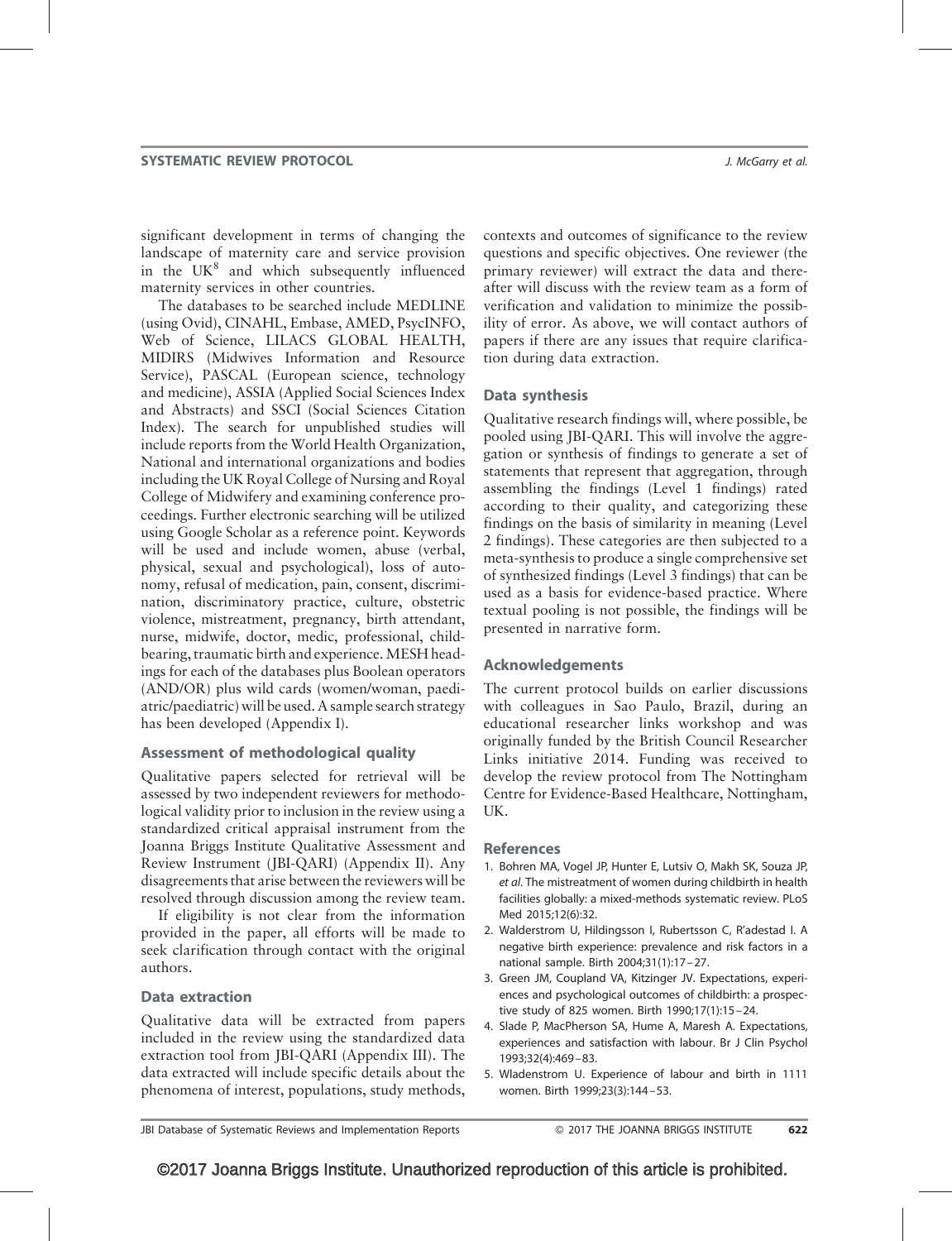#### <span id="page-3-0"></span>SYSTEMATIC REVIEW PROTOCOL **SECULIE:** A strategy of al. McGarry et al.

- 6. Collins (2016) [http://www.collinsdictionary.com/dictionary/](http://www.collinsdictionary.com/dictionary/english/child-bearing) [english/child-bearing.](http://www.collinsdictionary.com/dictionary/english/child-bearing) [Accessed 10/2/16].
- 7. Perez D'Gregorio R. Obstetric violence: a new legal term introduced in Venezuela. Int J Gynecol Obstet 2010;111(3):  $201 - 2.$
- 8. Clews J. Normal birth and its meaning. UK: The Royal College of Midwives; 2013; Available from: [https://www.rcm.org.uk/](https://www.rcm.org.uk/learning-and-career/learning-and-research/ebm-articles/normal-birth-and-its-meaning-a-discussion) [learning-and-career/learning-and-research/ebm-articles/](https://www.rcm.org.uk/learning-and-career/learning-and-research/ebm-articles/normal-birth-and-its-meaning-a-discussion) [normal-birth-and-its-meaning-a-discussion.](https://www.rcm.org.uk/learning-and-career/learning-and-research/ebm-articles/normal-birth-and-its-meaning-a-discussion) [Accessed April 18, 2016].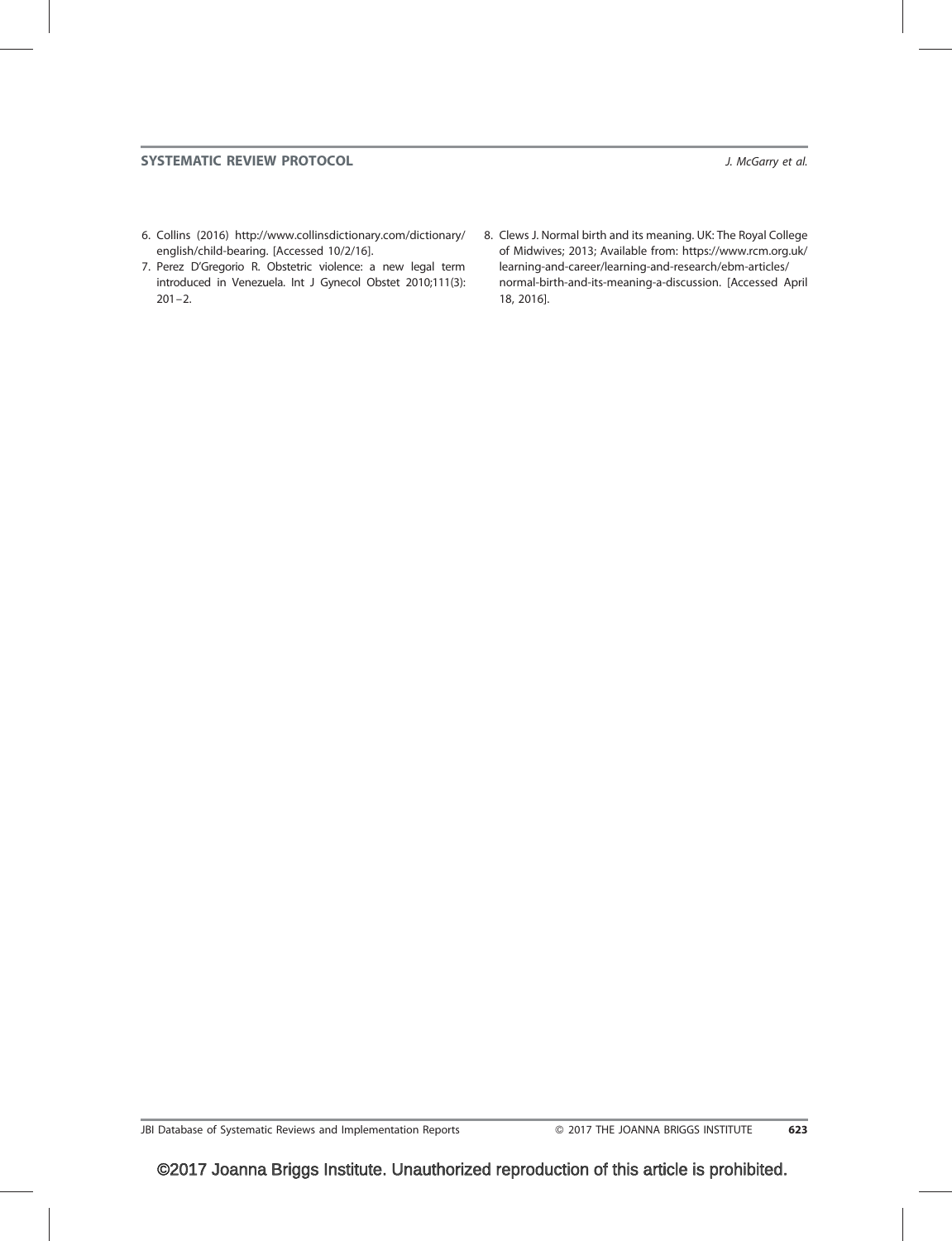# SYSTEMATIC REVIEW PROTOCOL **System Account of the U.S. Account of the U.S. Account of the U.S. Account of the U.S. Account of the U.S. Account of the U.S. Account of the U.S. Account of the U.S. Account of the U.S. Account**

# Appendix I: Sample search strategy

| Search #       | <b>Searches</b>                                                                                                                                                                                                                                                                                                                     | <b>Results</b> |
|----------------|-------------------------------------------------------------------------------------------------------------------------------------------------------------------------------------------------------------------------------------------------------------------------------------------------------------------------------------|----------------|
| 1              | (obstetric delivery or obstetric deliveries or delivery).mp. $[mp = title,$<br>abstract, original title, name of substance word, subject heading word,<br>keyword heading word, protocol supplementary concept word, rare disease<br>supplementary concept word, unique identifier]                                                 | 402,372        |
|                | (birth attendant or nurse or midwife or doctor or medic or professio-<br>nal).mp. $[mp = title, abstract, original title, name of substance word,$<br>subject heading word, keyword heading word, protocol supplementary<br>concept word, rare disease supplementary concept word, unique identifier]                               | 397,728        |
| 3              | (Pregnancy or antenatal or maternal care or maternity or maternal<br>healthcare or maternal health care).mp. $[mp = title, abstract, original title,$<br>name of substance word, subject heading word, keyword heading word,<br>protocol supplementary concept word, rare disease supplementary concept<br>word, unique identifier] | 837,841        |
| $\overline{4}$ | #1 OR #2 OR 3                                                                                                                                                                                                                                                                                                                       | 1286,302       |
| 5              | (abuse or mistreatment or maltreatment or discrimination).mp. $[mp = title,$<br>abstract, original title, name of substance word, subject heading word,<br>keyword heading word, protocol supplementary concept word, rare disease<br>supplementary concept word, unique identifier]                                                | 241,902        |
| 6              | (consent or autonomy).mp. [mp = title, abstract, original title, name of<br>substance word, subject heading word, keyword heading word, protocol<br>supplementary concept word, rare disease supplementary concept word,<br>unique identifier]                                                                                      | 97,393         |
| 7              | #5 OR #6                                                                                                                                                                                                                                                                                                                            | 337,153        |
| 8              | #7 AND #4                                                                                                                                                                                                                                                                                                                           | 1806           |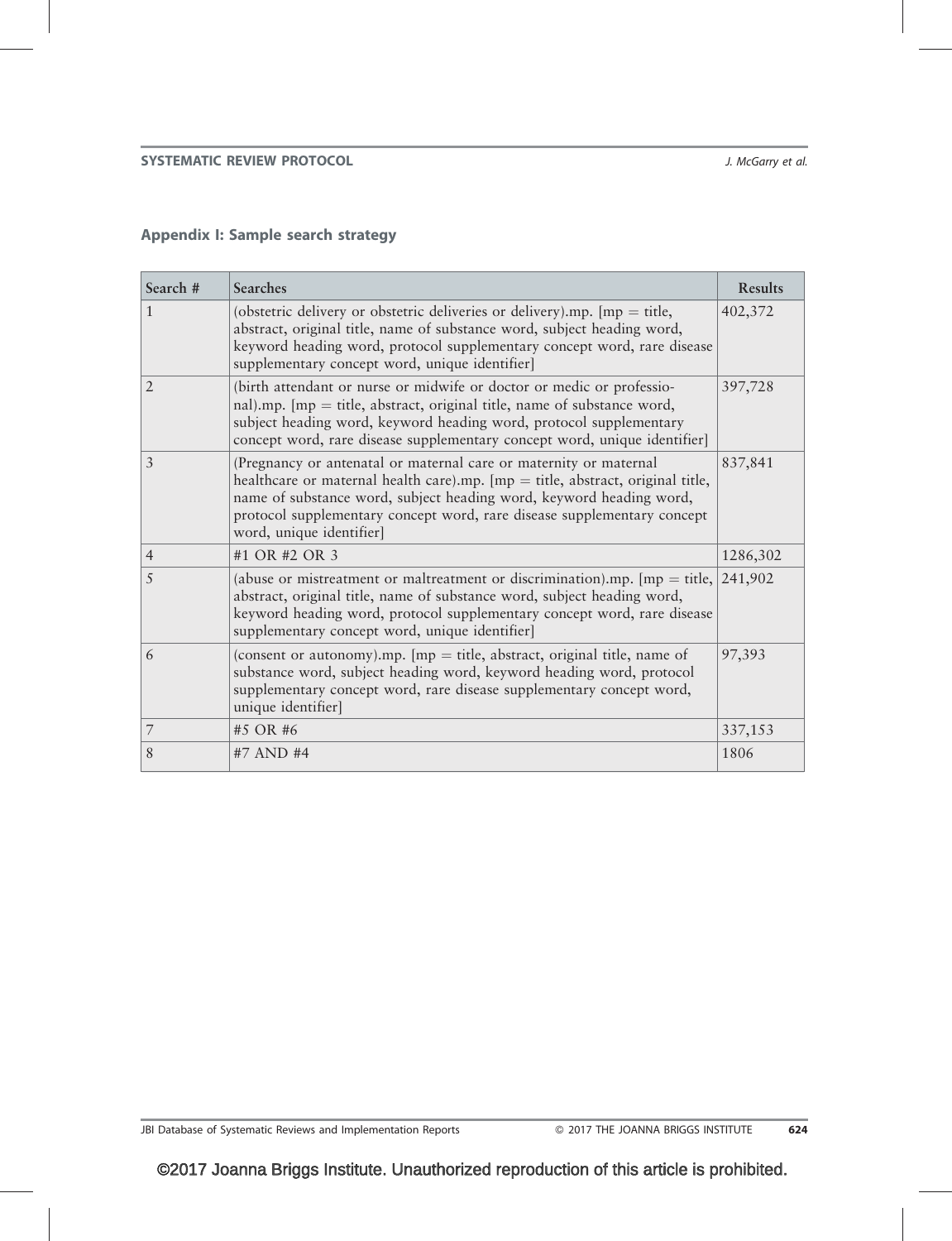SYSTEMATIC REVIEW PROTOCOL **System and System Account Contract Contract Contract Contract Contract Contract Contract Contract Contract Contract Contract Contract Contract Contract Contract Contract Contract Contract Contra** 

Appendix II: Appraisal instruments QARI appraisal instrument

# **JBI QARI Critical Appraisal Checklist for Interpretive** & Critical Research

| Reviewer __________________________                                                                                                                         | Date                     |    |         |                    |
|-------------------------------------------------------------------------------------------------------------------------------------------------------------|--------------------------|----|---------|--------------------|
|                                                                                                                                                             |                          |    |         |                    |
|                                                                                                                                                             | <b>Yes</b>               | No | Unclear | Not Applicable     |
| 1. Is there congruity between the stated<br>philosophical perspective and the research<br>methodology?                                                      |                          |    |         |                    |
| 2. Is there congruity between the research<br>methodology and the research question or<br>objectives?                                                       | □                        |    |         |                    |
| 3. Is there congruity between the research<br>methodology and the methods used to collect<br>data?                                                          | $\overline{\phantom{a}}$ |    |         |                    |
| 4. Is there congruity between the research<br>methodology and the representation and<br>analysis of data?                                                   | п                        | н  | п       |                    |
| 5. Is there congruity between the research<br>methodology and the interpretation of results?                                                                | □                        | П  | - 1     | - 1                |
| 6. Is there a statement locating the researcher<br>culturally or theoretically?                                                                             | п                        | П  | п       | ┐                  |
| 7. Is the influence of the researcher on the<br>research, and vice- versa, addressed?                                                                       | п                        | п  | п       |                    |
| 8. Are participants, and their voices, adequately<br>represented?                                                                                           | П                        |    |         |                    |
| 9. Is the research ethical according to current<br>criteria or, for recent studies, and is there<br>evidence of ethical approval by an appropriate<br>body? | п                        |    |         | ⊣                  |
| 10. Do the conclusions drawn in the<br>research report flow from the analysis, or<br>interpretation, of the data?                                           | П                        |    |         | ⊣                  |
| Overall appraisal: $\square$<br>Include                                                                                                                     | Exclude                  | П  |         | Seek further info. |
| Comments (Including reason for exclusion)                                                                                                                   |                          |    |         |                    |
|                                                                                                                                                             |                          |    |         |                    |
|                                                                                                                                                             |                          |    |         |                    |

JBI Database of Systematic Reviews and Implementation Reports

# ©2017 Joanna Briggs Institute. Unauthorized reproduction of this article is prohibited.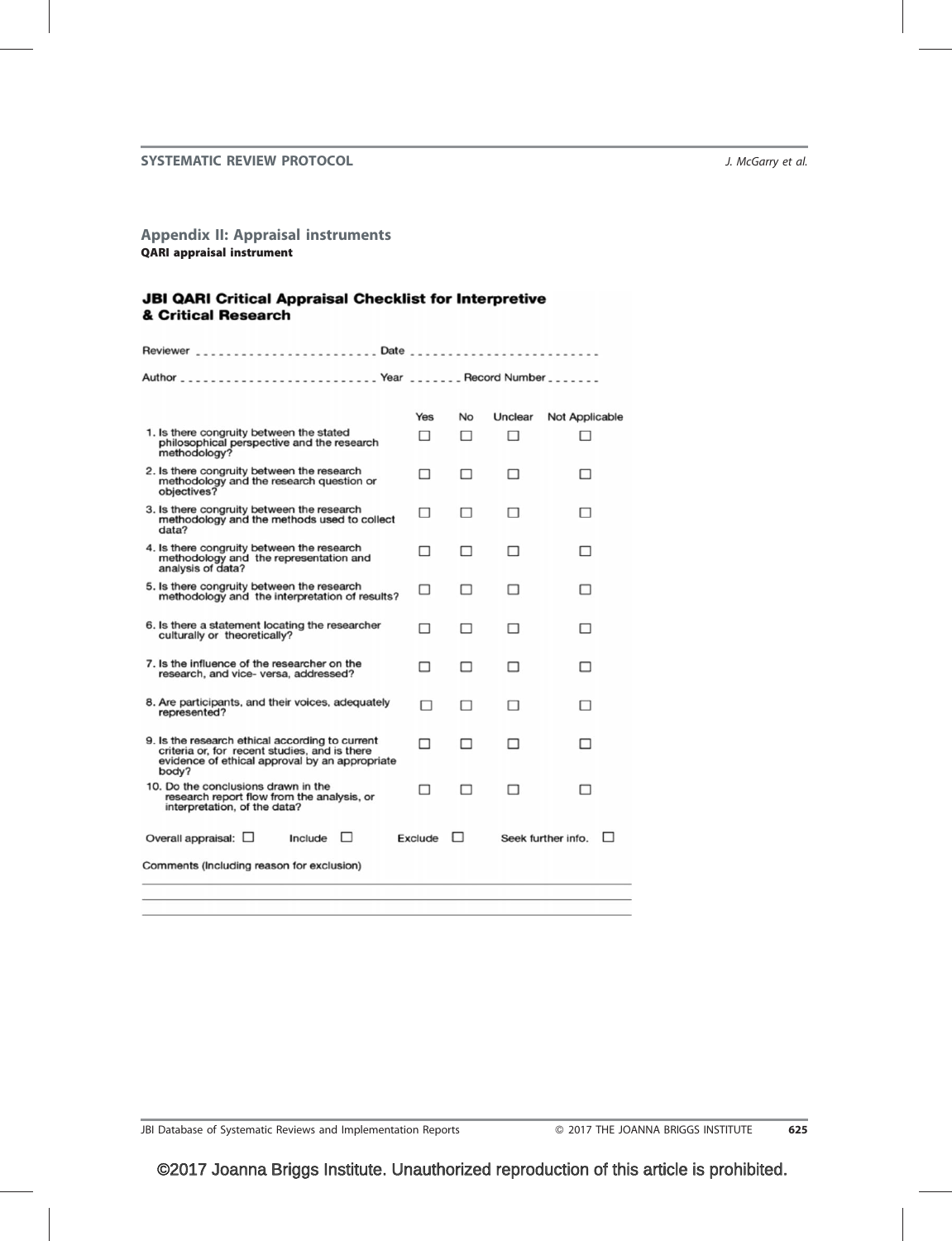#### SYSTEMATIC REVIEW PROTOCOL **SAULT AND A CONSTRUCT AND A CONSTRUCT A** SUBSERVER ALL MCGarry et al.

# Appendix III: Data extraction instruments QARI data extraction instrument

### **JBI QARI Data Extraction Form for Interpretive** & Critical Research

| Reviewer Date                                                                   |  |
|---------------------------------------------------------------------------------|--|
|                                                                                 |  |
| Journal <sub>____________________________</sub> Record Number------------------ |  |

#### **Study Description**

Methodology

Method

Phenomena of interest

Setting

Geographical

Cultural

Participants

Data analysis

**Authors Conclusions** 

Comments

Complete

Yes  $\square$ 

 $No<sub>1</sub>$ 

JBI Database of Systematic Reviews and Implementation Reports

# ©2017 Joanna Briggs Institute. Unauthorized reproduction of this article is prohibited.